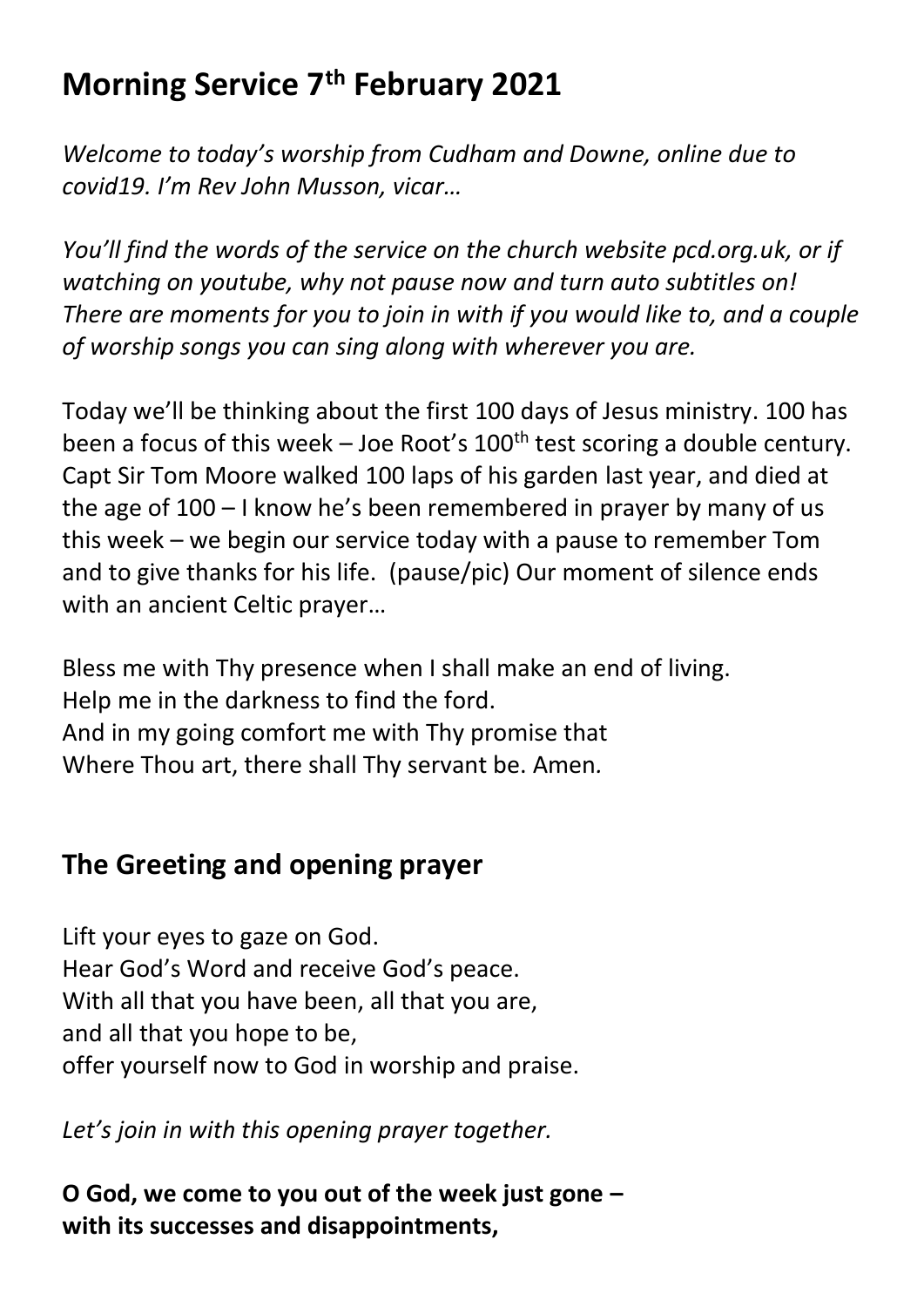**its joys and its struggles. By your Holy Spirit, help us to focus on you now, to listen as you speak to our hearts, so that we may be better prepared to serve you in the week to come. Amen.**

Thanks to David for playing our worship songs today. Feel free to sing along at home, or if not, reflect on the words which will appear on the screen.

We gather to sing praises to our God. How pleasant and fitting to praise him. Let us sing to the Lord with thanksgiving and make music to our God. Let our worship rise high on the wings of praise. **Amen.**

Our first song is:- Be thou my vision (vid) **Be Thou my Vision, O Lord of my heart; Naught be all else to me, save that Thou art. Thou my best Thought, by day or by night, Waking or sleeping, Thy presence my light.** 

**Be Thou my Wisdom, and Thou my true Word; I ever with Thee and Thou with me, Lord; Thou my great Father, I Thy true son; Thou in me dwelling, and I with Thee one.**

**Riches I heed not, nor man's empty praise, Thou mine Inheritance, now and always: Thou and Thou only, first in my heart, High King of Heaven, my Treasure Thou art.** 

**High King of Heaven, after victory is won,**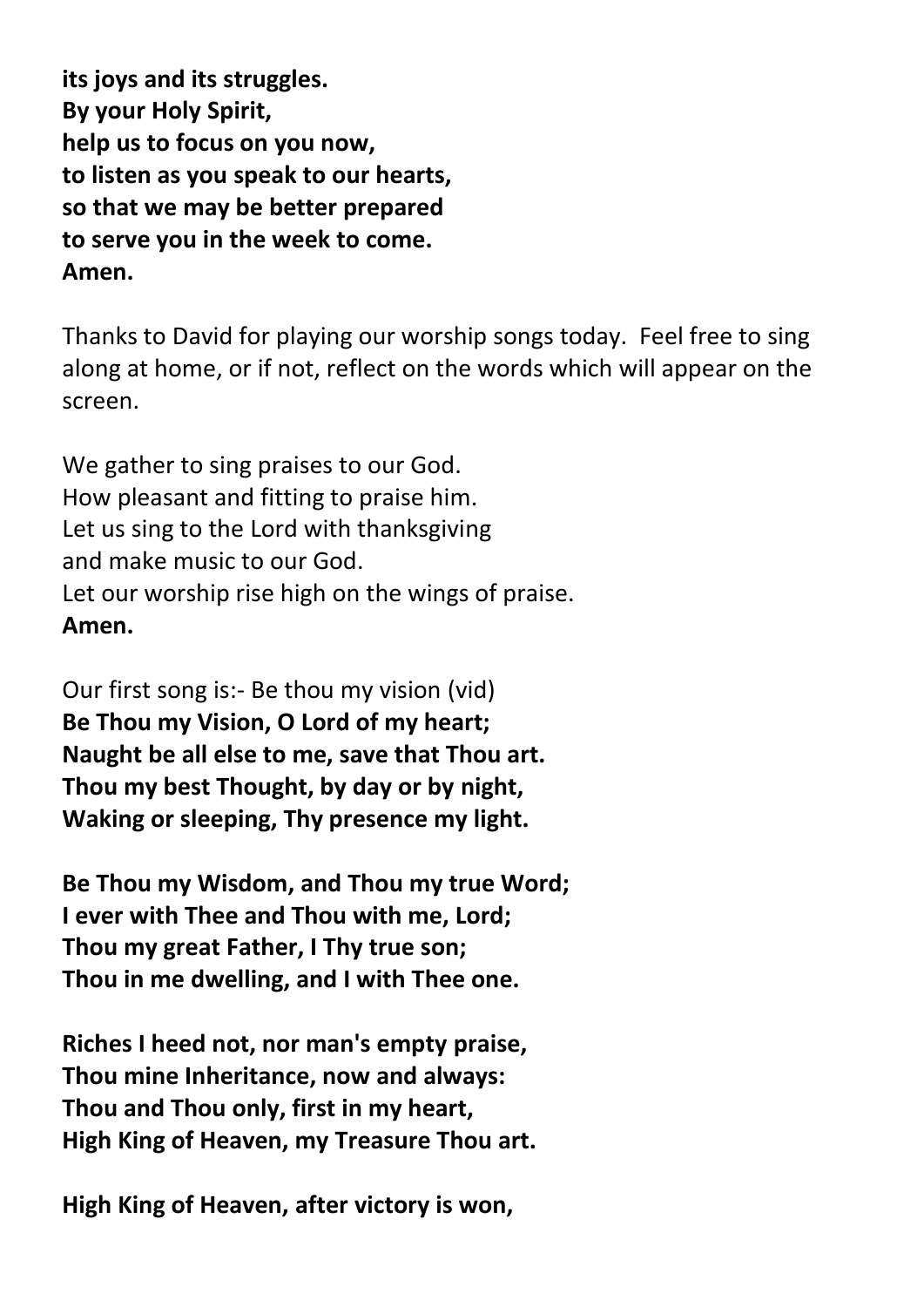## **May I reach Heaven's joys, O bright Heaven's Sun! Heart of my own heart, whatever befall, Still be my Vision, O Ruler of all.**

The prayer for today, the 2<sup>nd</sup> Sunday before Lent... Almighty God, give us reverence for all creation and respect for every person, that we may mirror your likeness in Jesus Christ our Lord. **Amen.**

Before our bible reading we spend time saying sorry to God. In our reading we see Jesus at prayer – and healing others – self-care and care for others – often we get the balance wrong, as our prayer of confession invites us to reflect on. Please join in with the words on the screen….

**Dear God, when we say we want to be more prayerful, but don't make time to pray; when we say we want to help others, but don't make their needs a priority; forgive us, and help us to make time for things that matter most. Amen.**

May the Father of all mercies cleanse us from our sins, and restore us in his image to the praise and glory of his name, through Jesus Christ our Lord. **Amen.**

Today's bible reading is Mark chapter 1 verses 29-39. Carol is reading it in 4 parts, and I'll be offering a short reflection after each. Jesus has called a group of people to follow him, and in his first 100 days he sets out in word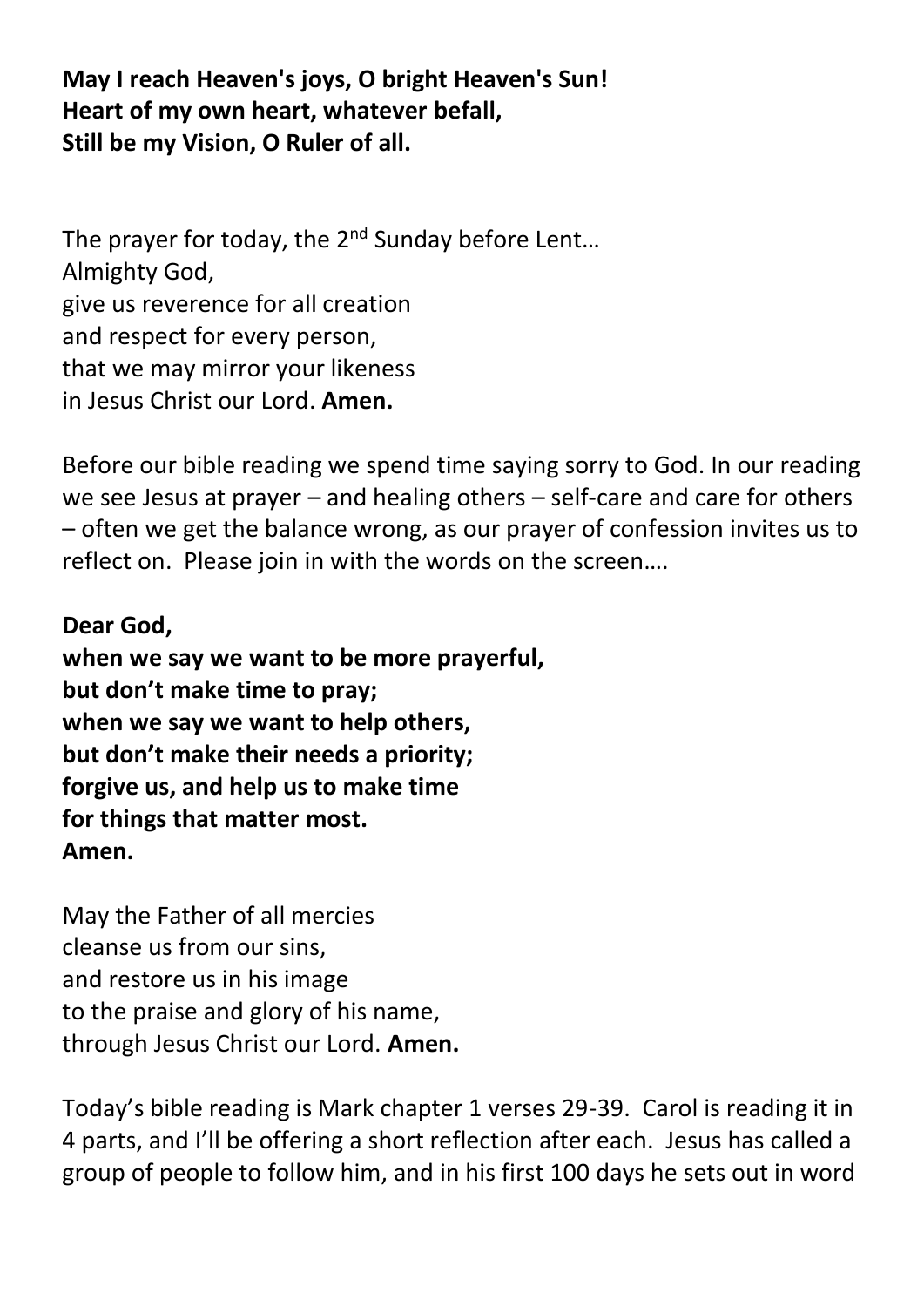and deed his priorities – to share the Good News of God – demonstrating this in healing - Words backed up with action (vid part 1)

Straightforward and simple – a need is met – Jesus heals Simon's mother in law and she is able to offer her gift of hospitality to them. I wonder if there is a key phrase here  $-$  as soon as they knew the need, they immediately told Jesus about it. It's great to have fixed prayer times together with other Christians and I hope you'll take the opportunity particularly during February to join in the nationwide 6pm prayer; or with other members of our community at 9.15am and 5pm via zoom. But we can pray anytime, anywhere, simply bringing whatever need we see before us to Jesus our helper and healer. Let's hear Carol continue our reading (vid)

Word has got around – Jesus the healer is in town! Jesus demonstrates the Kingdom of God is present by healing many. Gifts of healing are still part of the experience of Christians today – physically, spiritually and emotionally. Please let us know how we can pray for you and for others; you're never alone – share your needs in confidence, just get in touch. Jesus still has the power to change lives for the better; being with Jesus is still a delight and a blessing. Let's hear part 3 of our reading (vid)

I wonder if you are a lark or an owl? Evidence here is that Jesus was a lark – or maybe he was an owl too? Here we catch a glimpse of the humanness of Jesus – caring for others takes its toll, as many working in the NHS and other caring professions – yes, even clergy(!) feel at this moment – taking time apart in prayer is a way of reconnecting with the source of life – God the Holy Spirit; put simply, getting the work-life balance right is so important in these days. As we begin lent soon, you might want to think of those quieter times for you – maybe some can identify with Jesus then being interrupted by others - I know how I might have responded- maybe in words not repeatable on air – in the final part of our reading, let's see what Jesus does (vid)

The disciples expected Jesus to return and repeat the 'performances' of the previous day – no, says Jesus, let's go somewhere else – his time of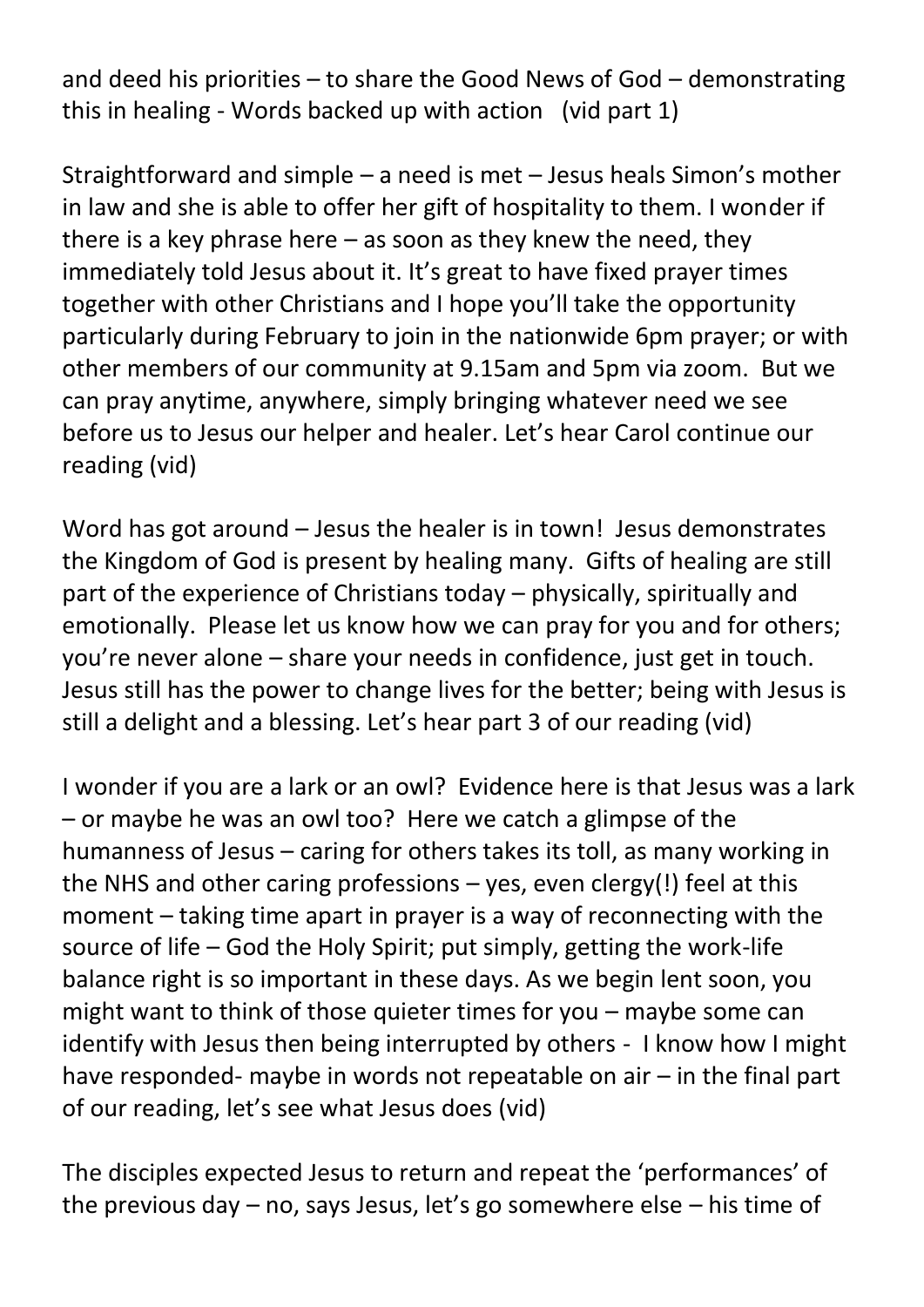prayer has both energised him, and also enabled him to focus on his divine priority, instead of simply responding to human demands. That's a great lesson to learn. Do we expect to find Jesus just where we left him, doing the same things he did yesterday? Or can we begin to learn that the Lord is always going on ahead of us, through the joys and sorrows of this life, inviting us to share in the new things he might be calling us to do?

Let's pray.

Lord Jesus, thank you for the compassion you demonstrated to others as well as to yourself.

Help us to bring people to you in prayer and also to care for ourselves. Thank you for the privilege of prayer; show us the new things you might be calling us to do as we listen to you. Amen.

Now let's declare our faith in God.

**We believe in God the Father, from whom every family in heaven and on earth is named.**

**We believe in God the Son, who lives in our hearts through faith, and fills us with his love.**

**We believe in God the Holy Spirit, who strengthens us with power from on high.**

**We believe in one God; Father, Son and Holy Spirit. Amen.**

Now Daren leads us in our prayers of intercession:- (vid)

Thanks Daren.

Today is the  $2<sup>nd</sup>$  Sunday before Lent – lent will soon be upon us – look out for services and activities as we begin lent on our website and social media platforms, catching a glimpse of how we, like Jesus, can show selfcare and care for others too. Here's a closing song, again played by David, the great hymn 'praise my soul, the king of Heaven'. (vid)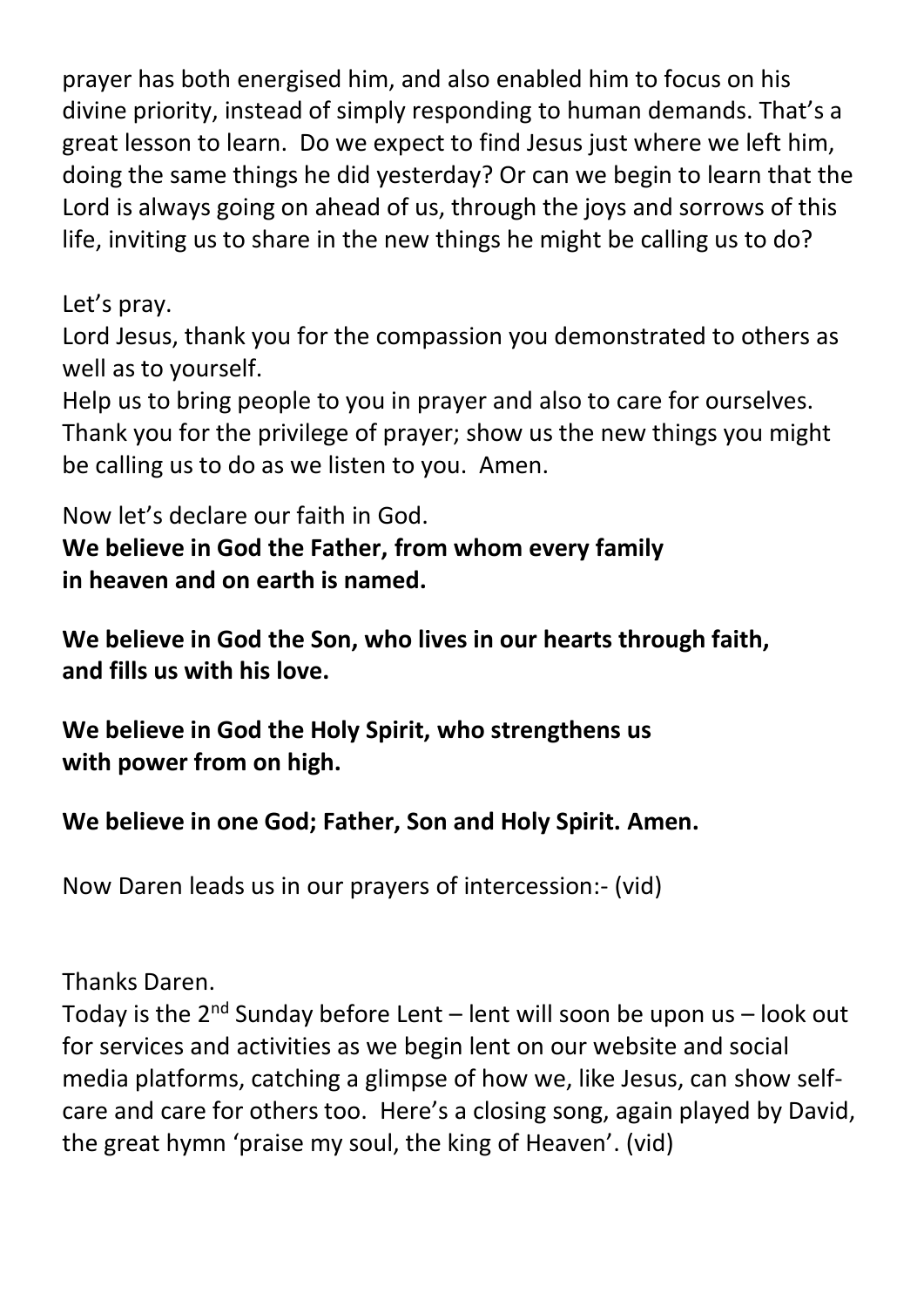**Praise, my soul, the King of heaven, to his feet thy tribute bring; ransomed healed, restored, forgiven, who like me his praise should sing? Alleluia, alleluia, praise the everlasting King.**

**Praise him for his grace and favour to our fathers in distress; praise him still the same for ever, slow to chide and swift to bless: Alleluia, alleluia, glorious in his faithfulness.**

**Father-like, he tends and spares us, well our feeble frame he knows; in his hands he gently bears us, rescues us from all our foes: Alleluia, alleluia, widely as his mercy flows.**

**Angels, help us to adore him; ye behold him face to face; sun and moon bow down before him, dwellers all in time and space: Alleluia, alleluia, praise with us the God of grace.**

Here's a closing prayer I invite you to join in with **Lord Jesus, go with us into the world this week. Help us to remain focused upon you and to make your priorities our priorities in all the places you are sending us. Amen.**